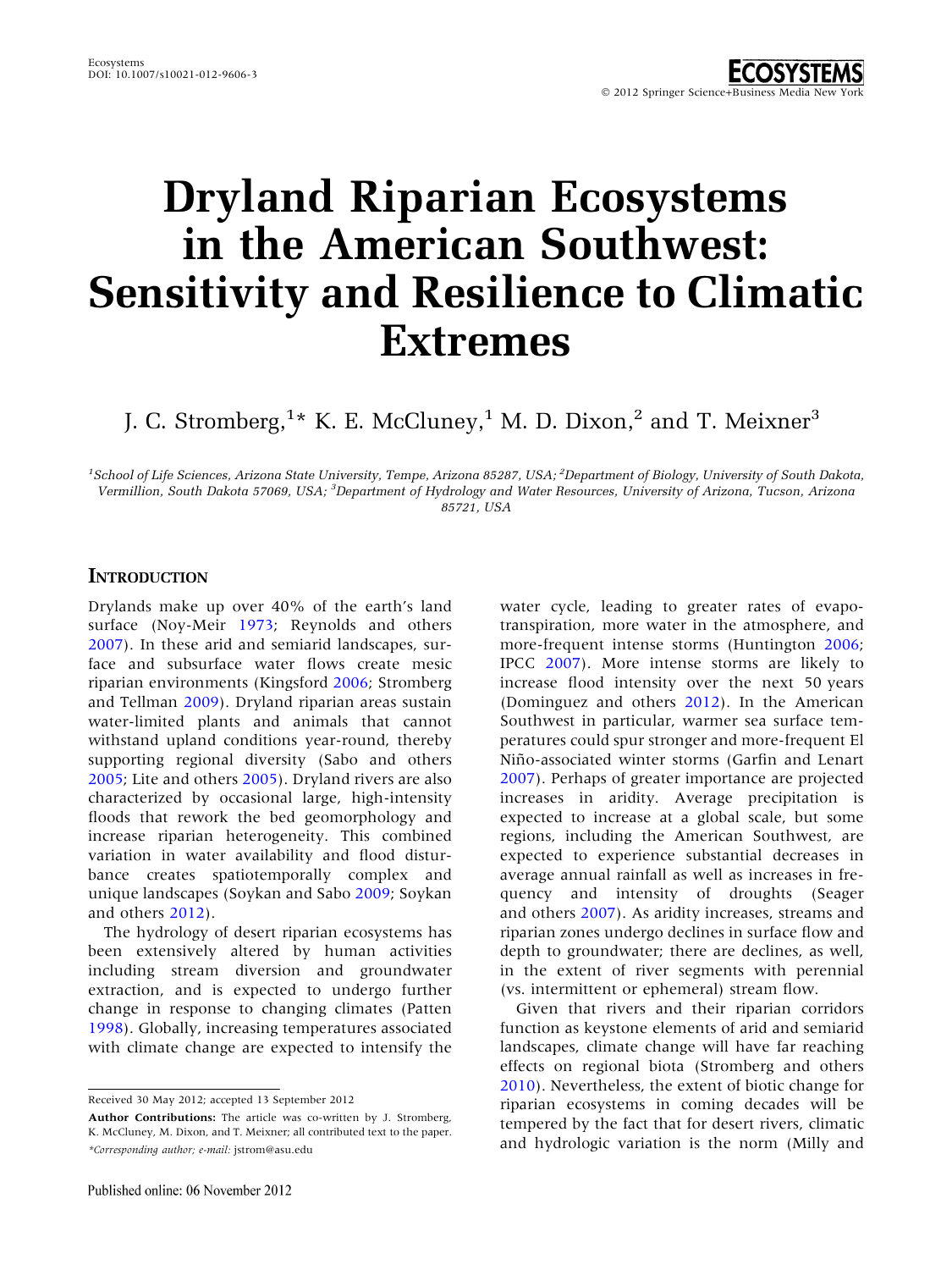others [2008](#page-4-0)). Surface flows vary widely among seasons and years, reflecting the diverse regional patterns of storm tracks and multi-year climatic cycles. For some rivers, the predominance of seasonal flood types has shifted at multi-decadal scales, in response to complex air-sea interactions (Hirschboeck [2009](#page-3-0)). Most rivers in the American Southwest have undergone periodic severe drought (for example, 1890s, 1950s, and 2000s) and periodic extreme floods. Thus, these systems may have great potential for autonomous adaptation to climate change, bringing us to the purpose of this article: to briefly review mechanisms of both sensitivity and resilience of dryland riparian ecosystems to climate change, with a focus on riparian plant and animal communities in the American Southwest.

### SENSITIVITY AND RESILIENCE OF RIPARIAN **VEGETATION**

Many desert riparian organisms have traits allowing persistence in adverse and variable conditions. One adaptive strategy, seen in the many annual and short-lived perennial plants that typify desert riparian zones, is the capacity to escape seasonal, annual, and decadal droughts as viable seeds in soil seed banks. This strategy confers resilience to human alterations such as river diversion and increased climate variability (Boudell and Stromberg [2008;](#page-3-0) White and Stromberg [2009](#page-4-0)). The capacity of seeds to be mobilized by flood waters further increases resilience to changing flow conditions, by enabling dispersal of propagule types capable of growing under differing environmental conditions (Nilsson and others [2010](#page-4-0)).

In contrast, at short-term scales, many riparian herbaceous plants are highly sensitive to drought. Sustained reductions of surface and sub-surface water flows cause significant changes in productivity, functional-type composition, and species diversity, highlighting the potential sensitivity of these ecosystems to climate change (Stromberg and others [2007\)](#page-4-0). One threshold occurs as perennial streams become intermittent. As reduced groundwater inflow causes cessation of base flows in the summer dry season, a cascade of effects occur. Shallow-rooted macrophytes decline sharply in abundance, and the river channel widens without the soil-binding root masses of the wetland plants. Species richness along the low-flow channel declines, although, owing to tradeoffs between competition and colonization and to high influx and storage of seeds in soils, herbaceous species richness can increase over the long-term (multiple seasons and years) at sites with intermittent, rather than perennial, flow (Katz and others [2012](#page-4-0)).

The pioneer trees Salix and Populus are the structural dominants in the floodplains of many desert rivers, and they strongly influence many ecosystem processes from transpirational cooling to habitat provision for riparian birds. One adaptive strategy of these trees is long-life span  $(>100 \text{ years})$ coupled with annual production of large numbers of widely dispersed seeds. The trees regenerate episodically, with seedling establishment keyed into large, long duration winter floods. Their population sizes can fluctuate widely through time in response to temporal variation in frequency, magnitude, and duration of flood flows (Friedman and Lee [2002](#page-3-0); Lytle and Merritt [2004](#page-4-0)). Long-term persistence of these trees in a dryland environment, however, requires continued availability of baseflows or shallow, stable alluvial groundwater levels. On the floodplain, if the water table deepens and shows more seasonal and annual variation in response to increased aridity or water extraction, the tall, phreatophytic pioneer trees (Populus, Salix) decline in productivity and abundance. As the water table drops below their root zones, they are replaced by more deeply rooted and shrubbier taxa, such as naturalized Tamarix spp. (Stromberg and others [2010\)](#page-4-0).

Yet other adaptations of riparian plants to spatial and temporal variation in water availability include flexibility in biomass allocation and plant architecture. Persistence of the moderately shallowrooted Populus and Salix hinges on near-continuous availability of shallow groundwater; yet, other woody taxa, including Prosopis and naturalized Tamarix, exhibit high plasticity in canopy height and root depth and distribution. This allows them to grow in a wide range of riparian settings, including areas with shallow or deep water tables, as well as along streams with ephemeral flow where flood pulses create perched water tables.

#### SENSITIVITY AND RESILIENCE OF RIPARIAN ANIMALS

Birds have been a major focus of study in desert riparian ecosystems, in part because these linear oases are key components of migratory flyways (Skagen and others [1998](#page-4-0)). The abundant bird life (resident and migratory) that typifies Southwestern gallery forests changes compositionally in tandem with linked changes in hydrology and vegetation. Some obligate riparian birds decline in the absence of reliable surface water, but many others can be sustained in areas with intermittent flows as long as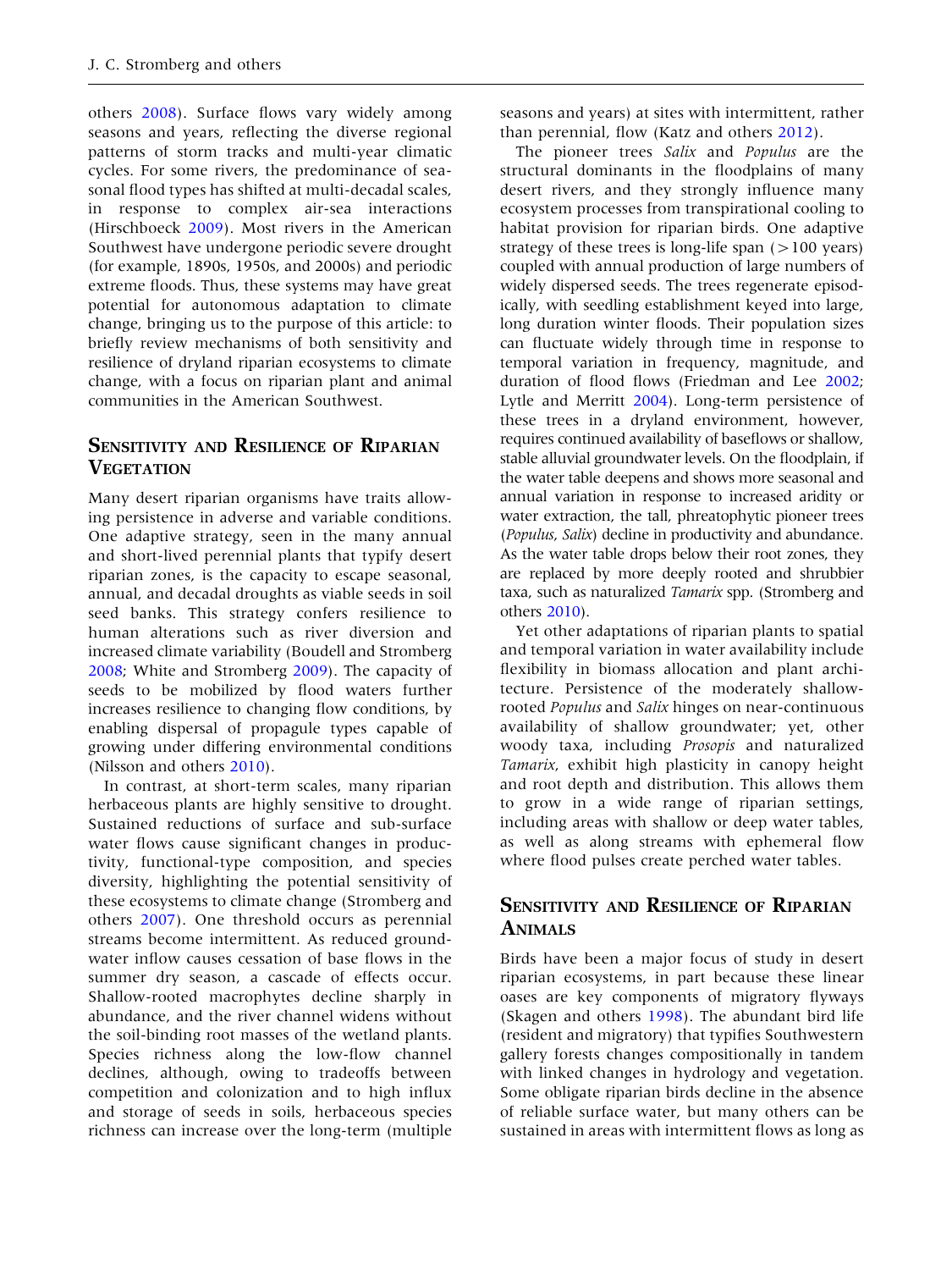Populus-Salix forests are present. Collectively, though, the simplification of community structure, decline in productivity, and loss of the tall *Populus*-Salix canopy following extensive water table and base flow decline result in declines in bird abundance and diversity (Brand and others [2010](#page-3-0), [2011](#page-3-0)). Nevertheless, areas that have shifted to Tamarix shrublands and or Tamarix/Prosopis forests do sustain substantial bird life, with Tamarix currently providing key nesting habitat for an endangered riparian songbird (Sogge and others [2008\)](#page-4-0). The functional role of Tamarix in Southwestern riparian zones is a controversial topic, with some recognizing its value as habitat for riparian songbirds and others waging war to rid the landscape of an ''invasive exotic'' (Stromberg and others [2009](#page-4-0)).

For many dryland riparian animals, little is known about how they survive adverse and variable conditions. Many species found in abundance in desert riparian zones of the southwestern US are not endemic to deserts, but are common in more mesic environments (McCluney and Sabo [2012](#page-4-0)). Given that desert riparian animals must survive juxtaposed periods of low water availability and intense disturbance from large floods (Miller and others [2003\)](#page-4-0), behavioral coping adaptations are important. Mobile animals move between riparian areas and uplands, tracking food and water availability and avoiding periods of high disturbance (Soykan and Sabo [2009](#page-4-0)). However, during dry periods, trophic interactions intensify as riparian animals without surface water consume greater amounts of moist food (vegetation, prey) to meet water demands (Sabo and others [2008;](#page-4-0) McCluney and Sabo [2009](#page-4-0)). Multiple predator and prey species are forced into close contact near surface water and this may alter behavior and species interactions (Valeix and others [2008](#page-4-0)). These behavioral coping mechanisms enable riparian animals to persist in the face of rapid environmental variation.

Riparian arthropods are affected in complex ways by stream drying. Even with loss of perennial stream flow, Populus and Salix trees, as phreatophytes, may deliver sufficient groundwater via greenfall to sustain large populations of aboveground consumers such as crickets (Sabo and others [2008](#page-4-0)) (Figure 1). However, despite the buffering effects of these tree species on responses of floodplain animals to declines in water availability, even short-term declines in flow reduce diversity and alter composition of near-stream arthropod assemblages (McCluney and Sabo [2012](#page-4-0)). These arthropod communities are likely responding to both declines in water availability and a reduction of riverine subsidies to the terrestrial food web



Figure 1. Damp-loving field crickets (Gryllus alogus) consuming freshly fallen moist leaves (greenfall) under dry conditions in the riparian floodplain forest along the San Pedro River in southeastern Arizona, USA. These crickets can meet water demands solely by consuming greenfall under dry conditions, but eat very little greenfall under moist conditions. Photo by K. McCluny.

(Nakano and Murakami [2001;](#page-4-0) Greenwood and McIntosh [2010](#page-3-0)). Thus, dryland riparian plants and animals have numerous adaptations to variable environmental conditions associated with climate change, taking advantage of the spatiotemporal heterogeneity inherent in dryland riparian zones. But, extreme levels of environmental conditions, within the potential scope of climate change, could push these organisms and the riparian plant communities upon which they are dependent, beyond thresholds, leading to substantial ecosystem change.

## RIVER SETTING, FEEDBACKS, AND OTHER AREAS OF UNCERTAINTY

Sensitivity to climate change differs among rivers and reaches, varying in part with hydrogeological setting. Many rivers of the Basin and Range Province are classified as interrupted perennial—with interspersed perennial and intermittent to ephemeral reaches—that derive their flows largely from rain that falls within mountainous headwaters. Some perennial reaches are buffered by shallow bedrock that forces water in the aquifer very close to the surface. Other reaches, however, are more sensitive to watershed-scale inputs of precipitation. Surface and subsurface flow paths and travel times are difficult to unravel in areas of complex geology. The magnitude of drought in the headwaters that would dewater perennial sections of rivers that flow through the desert basins remains one of many unanswered questions for the US Southwest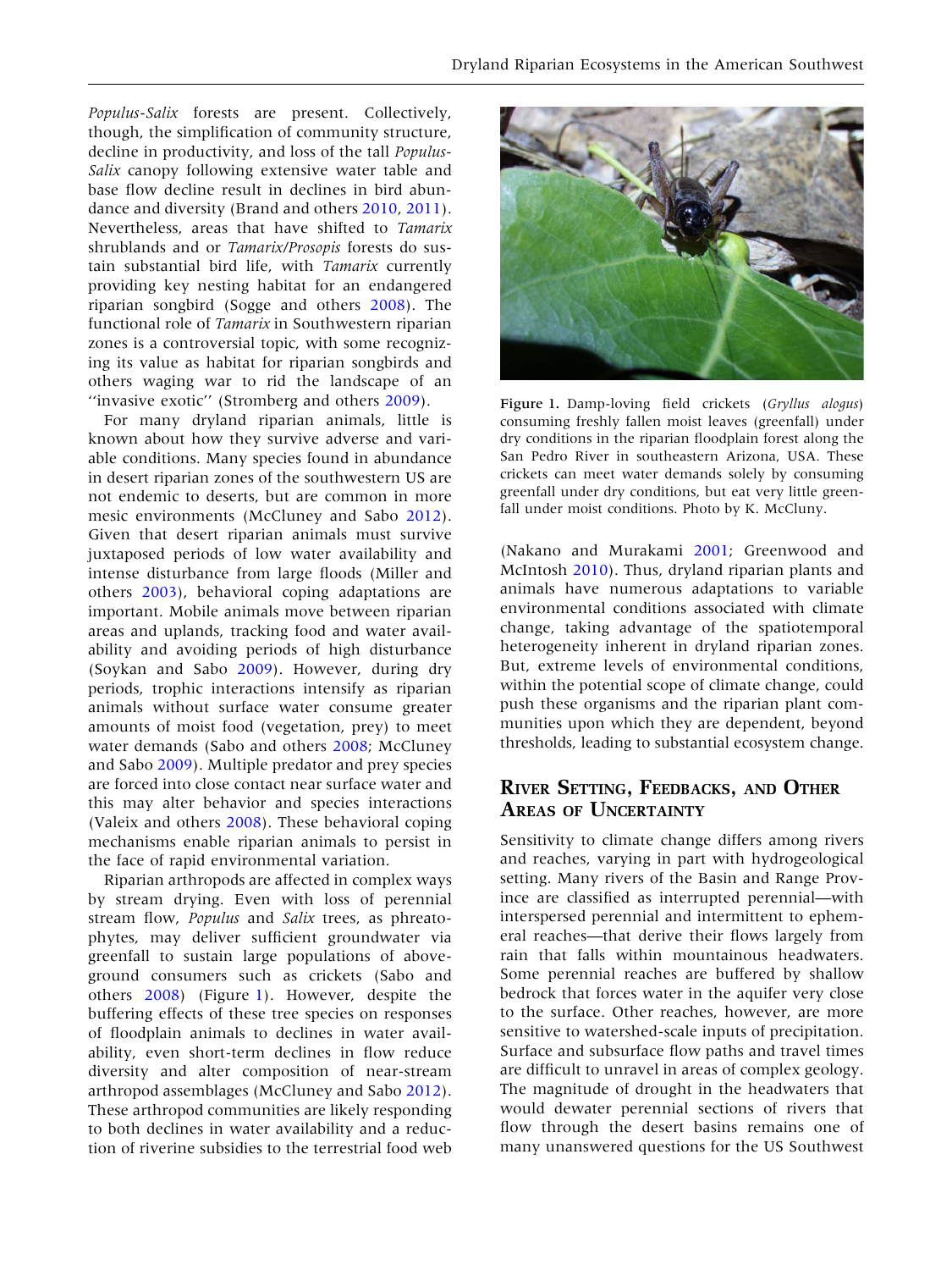<span id="page-3-0"></span>

Figure 2. Flood-induced widening of the channel of a formerly perennial reach of the San Pedro River, Arizona. Photo by M. Denslow.

and other dryland regions (Jobbágy and others [2011\)](#page-4-0).

There are other areas of uncertainty. One set of questions revolves around the degree to which feedbacks and interactions between ecosystem components will buffer or exacerbate climate change effects. As water tables decline due to groundwater pumping or drought, the capacity of near-stream soils to store flood waters is increased. This enables flood waters to infiltrate and be utilized at a later time by vegetation or to help sustain summer base flows (Baillie and others 2007; Simpson and Meixner [2012\)](#page-4-0). Further, negative feedbacks may exist between riparian vegetation and base flows, with lower groundwater depth leading to reduced evapotranspiration and ameliorating some of the declines in base flows under increasing aridity. On the other hand, increased flood intensities could have positive feedbacks on disturbance processes, by shifting plant communities toward species with less ability to stabilize sediments (Figure 2). The combination of severe drought and floods could lead to nonlinear geomorphic changes, such as renewed cycles of significant channel down-cutting, extreme channel widening, and loss of floodplain ecosystems, as occurred on many southwestern rivers in the late nineteenth and early twentieth centuries (Turner and others [2003\)](#page-4-0).

#### **CONCLUSION**

As aridity increases in the American Southwest, riparian zones will become increasingly important for maintaining regional diversity and ecosystem services. At the same time, on rivers with dams, diversions, and ground water extraction, increased aridity could heighten conflicts between human and riverine ecosystem needs for dwindling water supplies (Palmer and others [2009](#page-4-0)). Management to maintain segments with perennial flows distributed throughout river basins will be important for promoting ecosystem resilience in the face of climate change. Restoring or maintaining longitudinal connectivity between stream segments, lateral connectivity between channels and floodplains, and vertical connectivity between groundwater and surface water are all essential. With hydrology as the key factor regulating dryland riparian ecosystem condition, and with the coping strategies of plants and animals dependent on spatiotemporal hydrologic variability, the degree of river regulation and groundwater withdrawal will likely be key factors influencing the adaptive capacity of these ecosystems to future climate change.

#### REFERENCES

- Baillie MN, Hogan JF, Ekwurzel B, Wahi AK, Eastoe CJ. 2007. Quantifying water sources to a semiarid riparian ecosystem, San Pedro River, Arizona. Journal of Geophysical Research 112, G03S02. doi[:10.1029/2006JG000263](http://dx.doi.org/10.1029/2006JG000263).
- Boudell JA, Stromberg JC. 2008. Propagule banks: potential contribution to restoration of an impounded and dewatered riparian ecosystem. Wetlands 28:656–65.
- Brand LA, Stromberg JC, Goodrich DC, Dixon MD, Lansey K, Kang D, Brookshire DS, Cerasale DJ. 2011. Projecting avian response to linked change in groundwater and riparian floodplain vegetation along a dryland river: a scenario analysis. Ecohydrology 4:130–42.
- Brand LA, Stromberg JC, Noon BR. 2010. Avian density and nest survival on the San Pedro River: importance of vegetation type and hydrologic regime. Journal of Wildlife Management 74:739–54.
- Dominguez F, Rivera E, Lettenmaier DP, Castro CL. 2012. Changes in winter precipitation extremes for the western United States under a warmer climate as simulated by regional climate models. Geophysical Research Letters 39:L05803. doi:[10.1029/2011GL050762](http://dx.doi.org/10.1029/2011GL050762).
- Friedman JM, Lee VJ. 2002. Extreme floods, channel change, and riparian forests along ephemeral streams. Ecological Monographs 72:409–25.
- Garfin G, Lenart M. 2007. Climate change effects on Southwest water resources. Southwest Hydrology 6(16–17):34.
- Greenwood MJ, McIntosh AR. 2010. Low river flow alters the biomass and population structure of a riparian predatory invertebrate. Freshwater Biology 55:2062–76.
- Hirschboeck KK. 2009. Flood flows of the San Pedro River. In: Stromberg JC, Tellman B, Eds. Ecology and conservation of